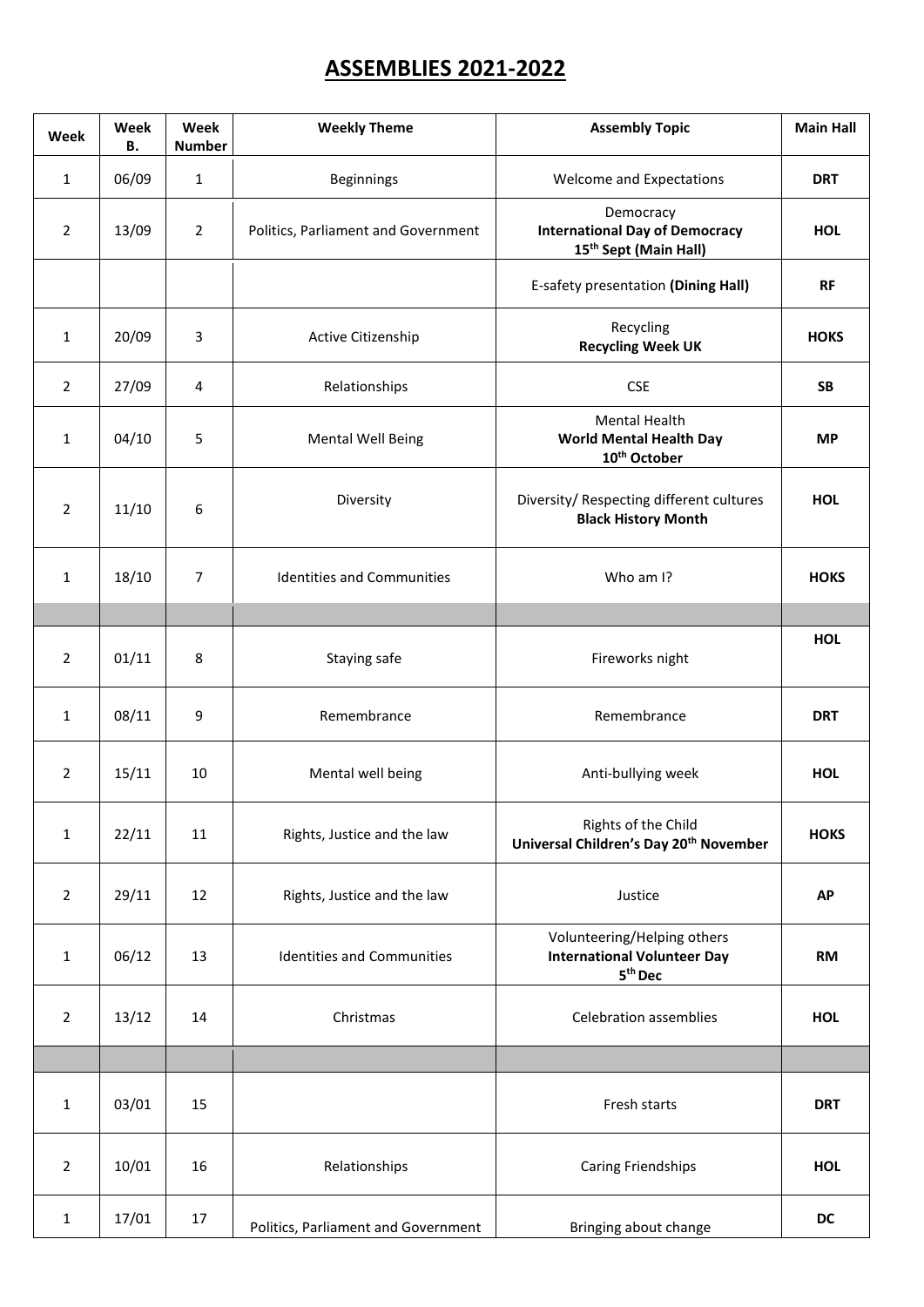| $\overline{2}$ | 24/01 | 18 | <b>Identities and Communities</b> | Persecution<br><b>Holocaust memorial day</b><br>$27th$ Jan                             | <b>HOL</b>                        |
|----------------|-------|----|-----------------------------------|----------------------------------------------------------------------------------------|-----------------------------------|
| $\mathbf{1}$   | 31/01 | 19 | Mental Well being                 | Children's Mental Health Week<br>Feb 4 <sup>th</sup> -11 <sup>th</sup>                 | <b>SB</b>                         |
| $\overline{2}$ | 07/02 | 20 | Internet safety                   | Safer Internet day<br>8 <sup>th</sup> February                                         | <b>MP</b>                         |
| $\mathbf{1}$   | 14/02 | 21 | Relationships                     | Kindness<br>Random Act of Kindness Day 17th Feb                                        | <b>HOKS</b>                       |
|                |       |    |                                   |                                                                                        |                                   |
| $\overline{2}$ | 28/02 | 22 | Active Citizenship                | Fair Trade Fortnight<br>$21^{st}$ Feb - $6^{th}$ March                                 | <b>AP</b>                         |
| $\mathbf{1}$   | 07/03 | 23 | Health and prevention             | No Smoking Day<br>10 March                                                             | <b>MB</b>                         |
| $\overline{2}$ | 14/03 | 24 | Rights, Justice and the law       | What is a crime?                                                                       | <b>RM</b>                         |
| $\mathbf{1}$   | 21/03 | 25 | Rights, Justice and the law       | Equality                                                                               | <b>DC</b>                         |
| $\overline{2}$ | 28/03 | 26 | Diversity                         | Ramadan                                                                                | <b>CS</b>                         |
| $\mathbf{1}$   | 04/04 | 27 | Easter                            | <b>Celebration Assemblies</b>                                                          | <b>HOL</b>                        |
|                |       |    |                                   |                                                                                        |                                   |
| $\overline{2}$ | 25/04 | 28 | Mental Health and Wellbeing       | Coping with stress<br><b>April - Stress Awareness Month</b>                            | <b>HOKS</b>                       |
| $\mathbf{1}$   | 02/05 | 29 | <b>Parliament and Government</b>  | Elections                                                                              | <b>AP</b>                         |
| $\overline{2}$ | 09/05 | 30 | Mental Health and Well Being      | Perseverance and Resilience<br><b>Mental Health Awareness Week</b><br>$9th - 15th$ May | <b>HOL</b>                        |
| $\mathbf{1}$   | 16/05 | 31 | <b>Health and Prevention</b>      | The importance of good sleep                                                           | <b>HOKS</b>                       |
| $\overline{2}$ | 23/05 | 32 | <b>Health and Prevention</b>      | Personal Safety<br><b>Dangers of Alcohol</b>                                           | <b>GCSE</b><br><b>Exam</b><br>HOL |
|                |       |    |                                   |                                                                                        |                                   |